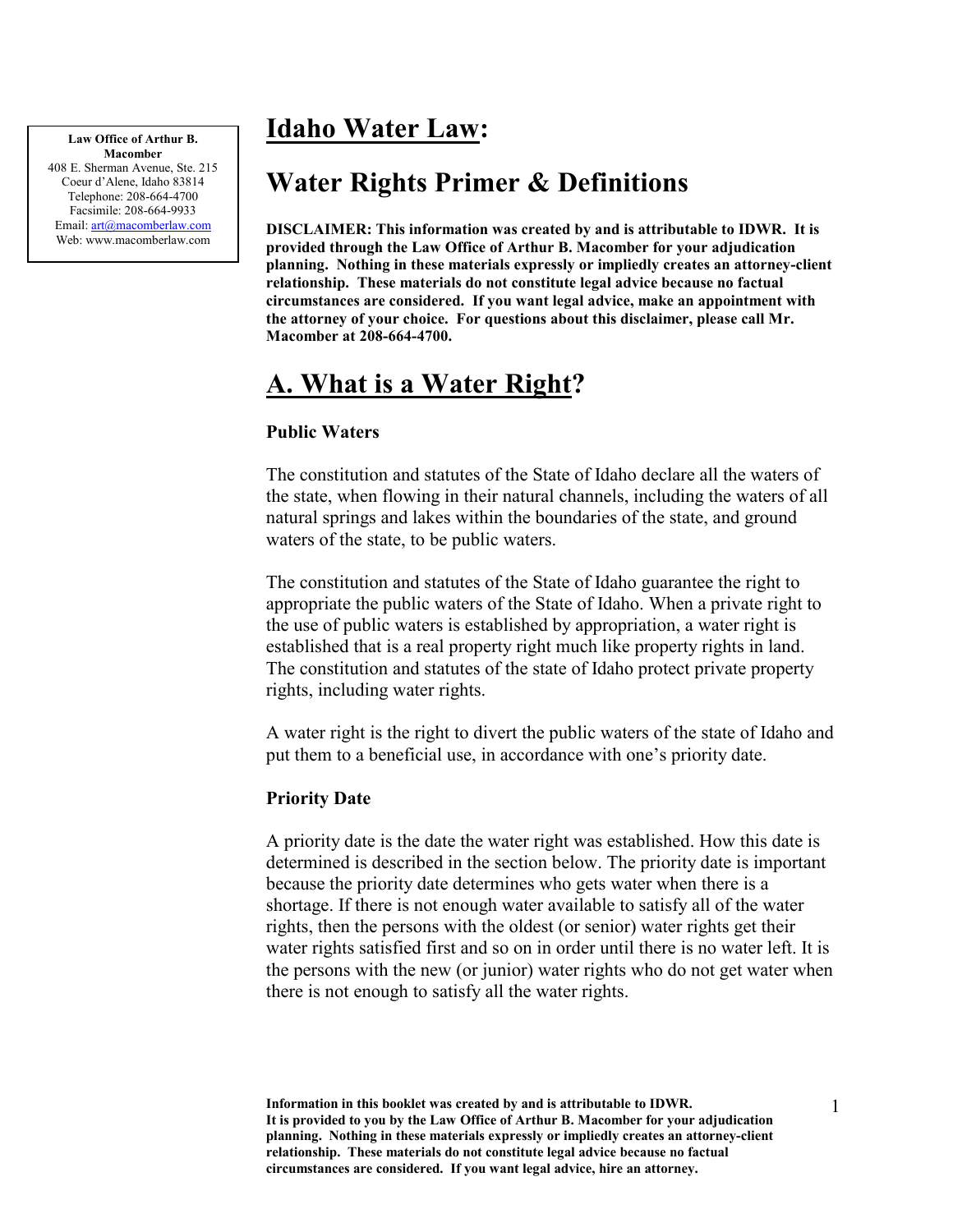#### Law Office of Arthur B. Macomber

408 E. Sherman Avenue, Ste. 215 Coeur d'Alene, Idaho 83814 Telephone: 208-664-4700 Facsimile: 208-664-9933 Email: art@macomberlaw.com Web: www.macomberlaw.com

### Beneficial Use

Beneficial uses include such uses as domestic use, irrigation, stockwatering, manufacturing, mining, hydropower, municipal use, aquaculture, recreation, fish and wildlife, among others. The amount of the water right is the amount of water put to beneficial use. Due to the beneficial use requirement, a water right (or a portion of a water right) may be lost if it is not used for a continuous five-year period.

#### **Diversion**

A diversion is a structure used to divert the water from its natural source. Typical diversion structures include pumps, headgates, ditches, pipelines, and dams, or some combination. A diversion is generally required to establish a water right. The Idaho Water Resource Board is authorized to acquire water rights without diversions. These water rights are called "instream flow" water rights, and are typically authorized for purposes of protecting some public interest in a natural stream or lake, such as recreation, wildlife, or natural beauty. A water right may also be acquired to water livestock directly from the stream, which is called an "instream livestock" water rights.

Water law in Idaho is based on the appropriation doctrine, because water rights in Idaho are based upon diversion and beneficial use of water. The appropriation doctrine has also been called "first in time is first in right", because the priority date determines who gets water when there is not enough to go around. The water right is said to have "appropriated" water.

### Riparian Rights Not Recognized in Idaho

You may also have heard of something called "riparian rights". In some states, an owner of land has the right to make a "reasonable use" of ground water underneath her land, or water naturally flowing on, through, or along the borders of her land. A riparian right to make use of the water is not limited by priority date and it cannot be lost by non-use. Idaho law does not recognize a "riparian right" to divert and use water.

A water right under the law of the state of Idaho can be established only by appropriation, and once established, it can be lost if it is not used.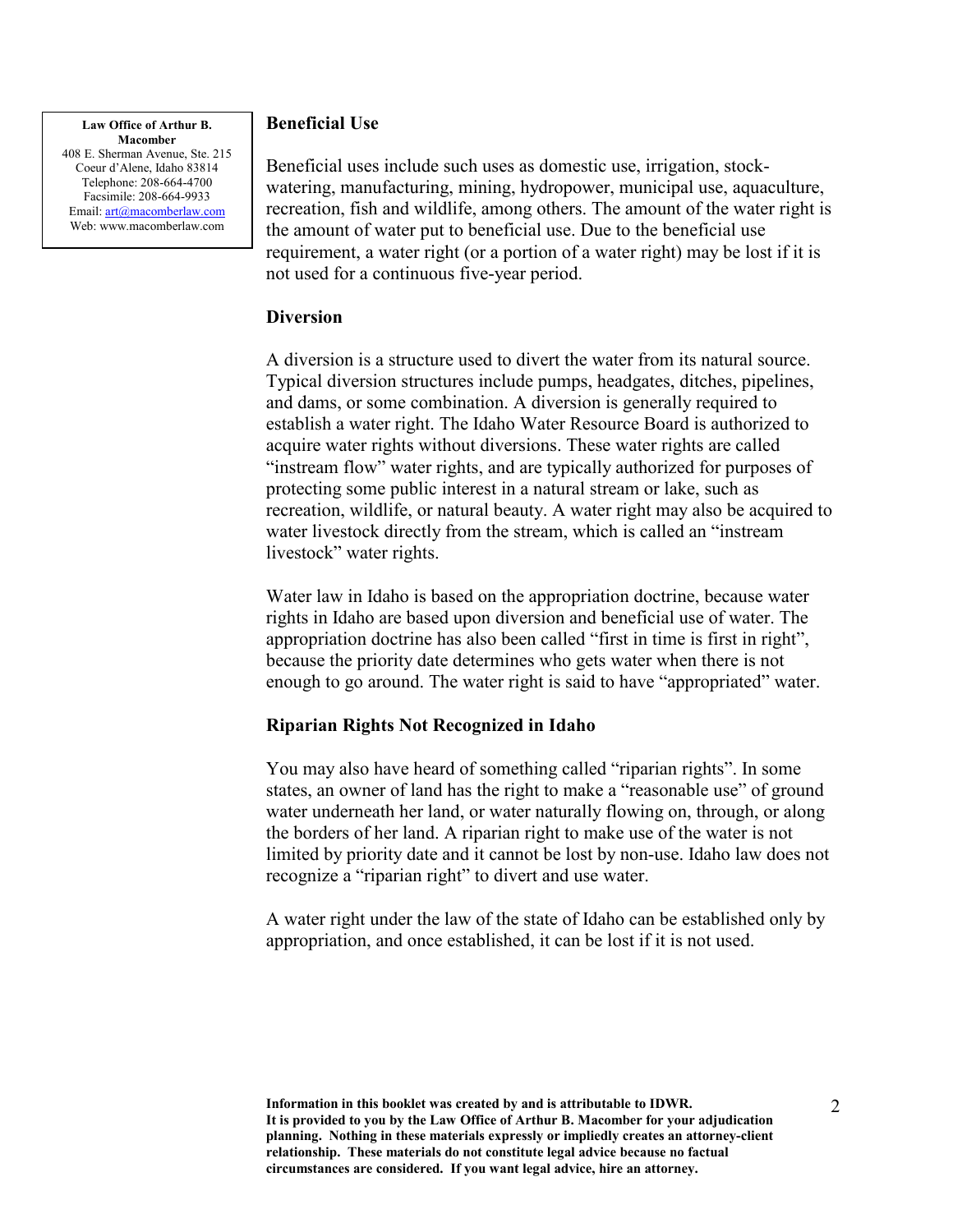### B. How is a water right established?

#### Surface Water

Prior to May 20, 1971, there were two ways in which a right to surface water could be established. The first way was to simply divert water and apply it to beneficial use. These water rights are called "beneficial use", "historic use" or "constitutional" water rights. The priority date for a water right established by this method is the date water was first put to beneficial use.

The second way to establish a right to surface water was to comply with the statutory method in effect at the time the water right was established. The current statutory method is an application/permit/license procedure that is described further below. The priority date for a water right established by this method is the date of filing the application with IDWR, and this priority date is shown on the license that is issued when the process is completed. Prior to 1903, Idaho had a "posted notice" statute, which provided for posting of a notice at the point of diversion and recording the notice at the county recorder's office, followed by actual diversion and beneficial use of water, among other things. If the statutory requirements were met then the priority date for a water right established under the posted notice statute was the date of posting the notice. Water rights established under the old statutory method are called "Posted Notice" water rights, but are considered beneficial use rights because they are not confirmed by a license or decree.

As of May 20, 1971, there is only one way to establish a right to surface water, and that is by following the application/permit/license procedure that is described further below. The one exception to this rule is for water rights used solely for instream watering of livestock.

#### Ground Water

Information in this booklet was created by and is attributable to IDWR. It is provided to you by the Law Office of Arthur B. Macomber for your adjudication Prior to March 25, 1963, there were two ways to establish rights to ground water, which are the same methods described above under Surface Water. As of March 25, 1963, there is only one way to establish a right to ground water, and that is by following the application/permit/license procedure that is described further below. There is one exception to this rule. A "beneficial use" right to ground water may still be established for domestic purposes. "Domestic purposes" is defined by statute as "(a) the use of water for homes, organization camps, public campgrounds, livestock and for any other purpose in connection therewith, including irrigation of up to one-half (1/2) acre of land, if the total use is not in excess of thirteen thousand (13,000) gallons per day, or (b) any other uses, if the total use does not exceed a diversion rate of four one-hundredths (0.04) cubic feet per second

planning. Nothing in these materials expressly or impliedly creates an attorney-client relationship. These materials do not constitute legal advice because no factual circumstances are considered. If you want legal advice, hire an attorney.

3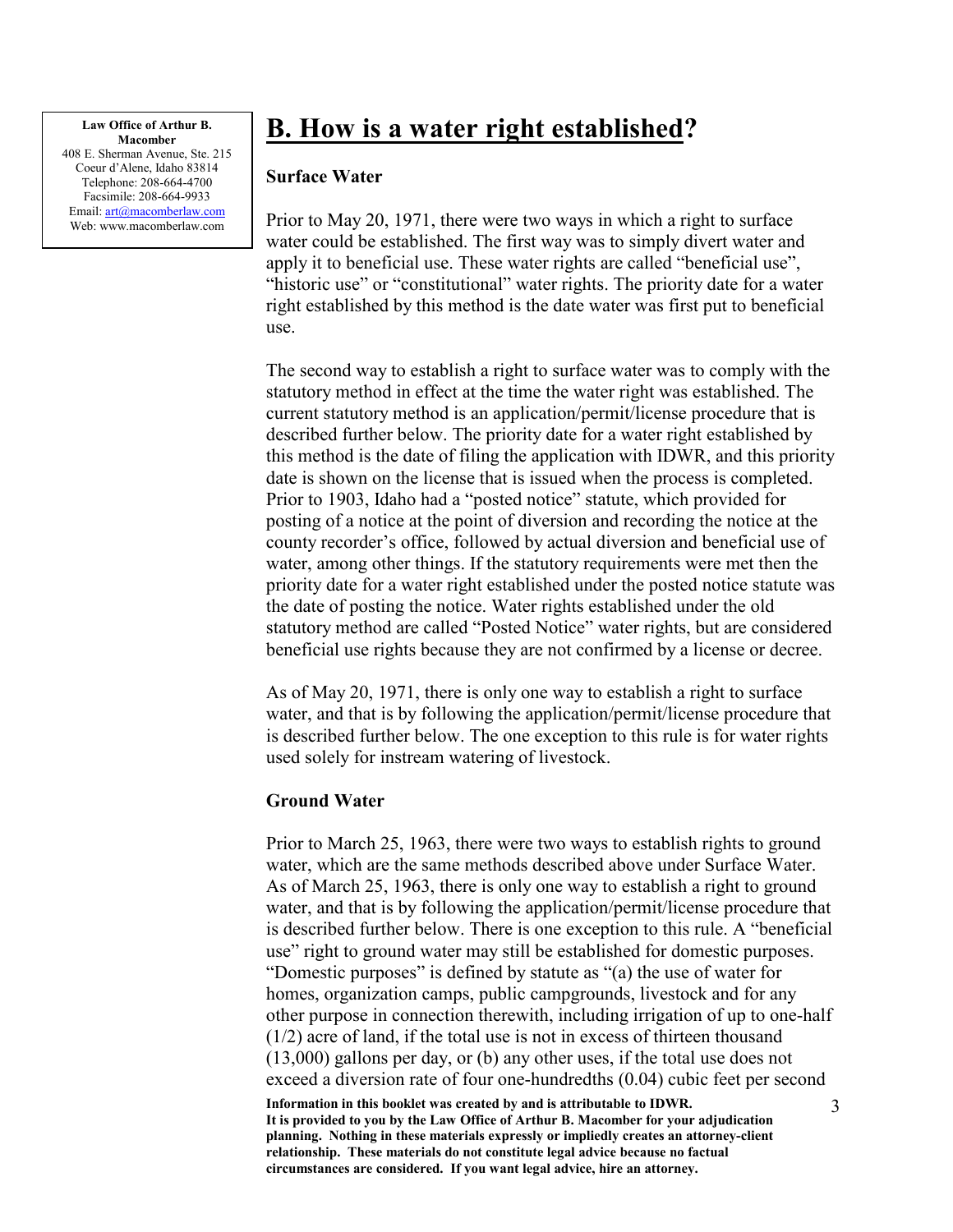and a diversion volume of twenty-five hundred (2,500) gallons per day." The exception for domestic purposes does not include "water for multiple ownership subdivisions, mobile home parks, commercial or business establishments" unless the use does not exceed a diversion rate of four onehundredths (0.04) cubic feet per second and a diversion volume of twentyfive hundred (2,500) gallons per day.

## C. Can a water right be changed?

### Five conditions

The point of diversion, place of use, period of use, or nature of use of a water right may be changed so long as the change meets certain conditions as described below.

After May 26, 1969, any person wishing to make a change in use of the water right must file an application of transfer with IDWR for approval of the change. IDWR may approve the proposed change if it:

- a) will not injure other water rights,
- b) does not constitute an enlargement of the original water right,
- c) is a beneficial use,

d) is consistent with the conservation of water resources within the state of Idaho, and

e) is in the local public interest.

IDWR may approve the change in whole, in part, or approve it subject to conditions where necessary to meet those five requirements. If the proposed change does not meet those five requirements, then the proposed change is not approved and the application for change is denied.

A special note: Section 42-222A of the Idaho Code authorizes IDWR to shortcut the usual change procedures and to issue emergency transfers during drought conditions.

### D. How do I get a water right?

The right to divert the public waters of the state of Idaho and put them to a beneficial use, in accordance with one's priority date.

### You May Already Have One!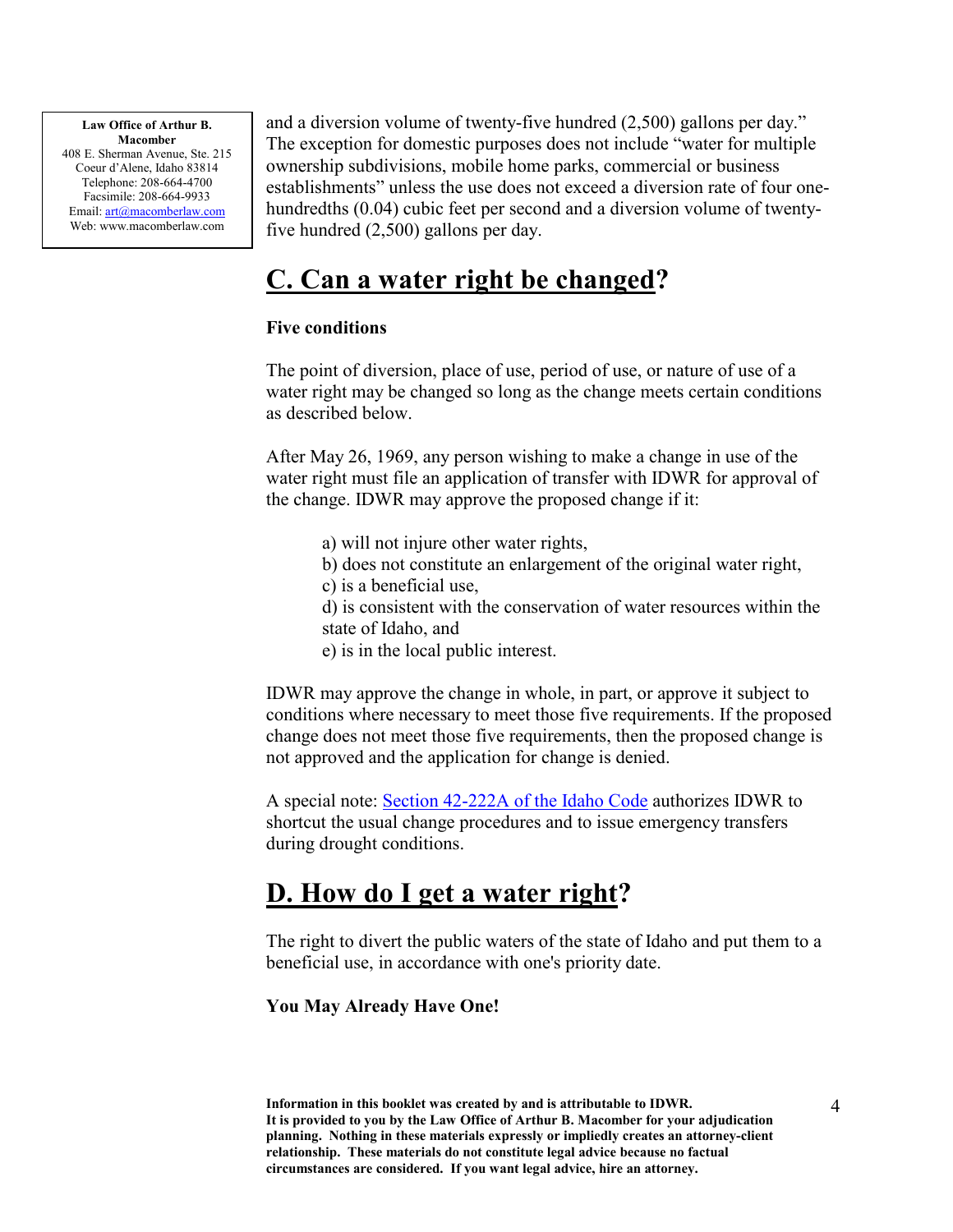#### Law Office of Arthur B. Macomber

408 E. Sherman Avenue, Ste. 215 Coeur d'Alene, Idaho 83814 Telephone: 208-664-4700 Facsimile: 208-664-9933 Email: art@macomberlaw.com Web: www.macomberlaw.com

If you are currently diverting the public waters of the state and putting the water to beneficial use, then you may already have a valid water right established either by the statutory method or by beneficial use.

If water was used on your property before you acquired it, and the person you acquired the property from did not "reserve" the water right in the deed conveying the property to you, and you continued the use of water, you may have acquired a valid water right along with your land. Also, some water rights (including both water rights established by the statutory method and water rights established by beneficial use) have been confirmed by a decree of a state or federal court.

IDWR keeps records of water right decrees and licenses, and these records are available for public inspection.

### Instances When You May Need a New Water Right

You may need a new water right for an existing use of water if a water right was not properly established for the existing use. (For example, if a use of surface water was initiated after 1971 without applying to IDWR for a permit.) A new water right is also needed for a new use of water. If you wish to establish a new water right, then there are certain procedures you will need to follow.

### Application Process

First, an application for a permit must be filed with IDWR. Application forms are available from IDWR. The information that must be included in the application is described by statute and in rules and regulations of IDWR.

IDWR is required to publish notice of the application, and other persons may file protests to the application with IDWR. If protests are filed, then IDWR must hold a hearing.

IDWR must then review the application (including any hearing record), and if the application meets the requirements of the statute and the rules and regulations, a permit is issued. The permit describes the appropriation to be made and the deadline within which the appropriation must be completed.

Prior to the end of the period in which the appropriation must be completed, IDWR sends the permit holder a notice that the deadline is approaching and that the permit holder must submit proof of beneficial use. "Proof of beneficial use" is a form sent to the permit holder by IDWR, that the permit holder fills out and returns to IDWR. In the proof form, the permit holder states that she has completed her appropriation.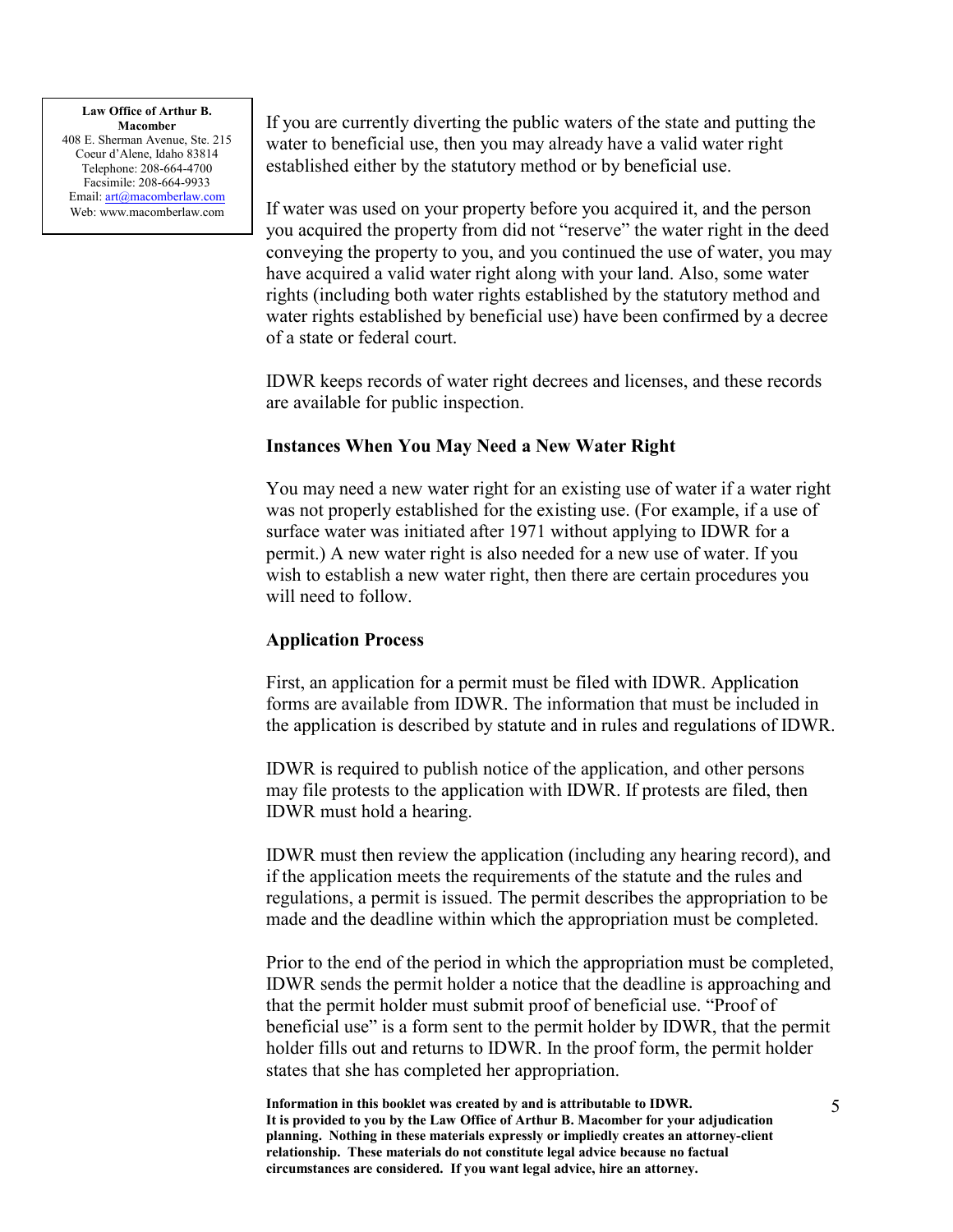After filing the proof form, a field examination must be made. The permit holder may request that the field examination be made by IDWR, in which case an examination fee is required to be paid to IDWR. The permit holder may instead have the field examination completed by a certified field examiner not associated with IDWR, in which case the field examiner submits a report to IDWR after the examination is completed. The purpose of the field examination is to ensure that water is in fact being used as described in the permit. If so, then IDWR issues a license that describes the appropriation that has been completed.

### E. What is a Claim?

### Statutory Claims

There are two different types of filings that are often called "claims". The first is a "statutory claim" that was filed with IDWR to make a record of an existing beneficial use right. In 1978, a statute was enacted requiring persons with beneficial use rights (other than water rights used solely for domestic purposes as defined above) to record their water rights with IDWR. The purpose of the statute was to provide some means to make records of water rights for which there were previously no records. However, these records are merely affidavits of the water users, and do not result in a license, decree, or other confirmation of the water right.

### Notice of a Claim

The other type of claim is a "notice of claim" to a water right that is filed with IDWR in water rights adjudications. An adjudication is a court action for the determination of existing water rights, which results in a decree that confirms and defines each water right. (The application/permit/and license procedure described above is for purposes of establishing new water rights.) When an adjudication of a particular source is commenced, IDWR is required to notify the water users of the commencement of the adjudication, and notify the water users that they are required to file notices of claims for their water rights with IDWR. IDWR then investigates the notices of claims and prepares a report that is filed with the court. Claimants of water rights are notified of the filing of the report, and objections to the report may be filed with the court by anyone who disagrees with the findings in the report. If no objection is filed to a water right described in the report, then the court decrees the water right as described in the report. If an objection is filed to a water right described in the report, then the court determines the water right after a hearing and decrees the water right. A general adjudication of the Snake River Basin in Idaho is currently in progress.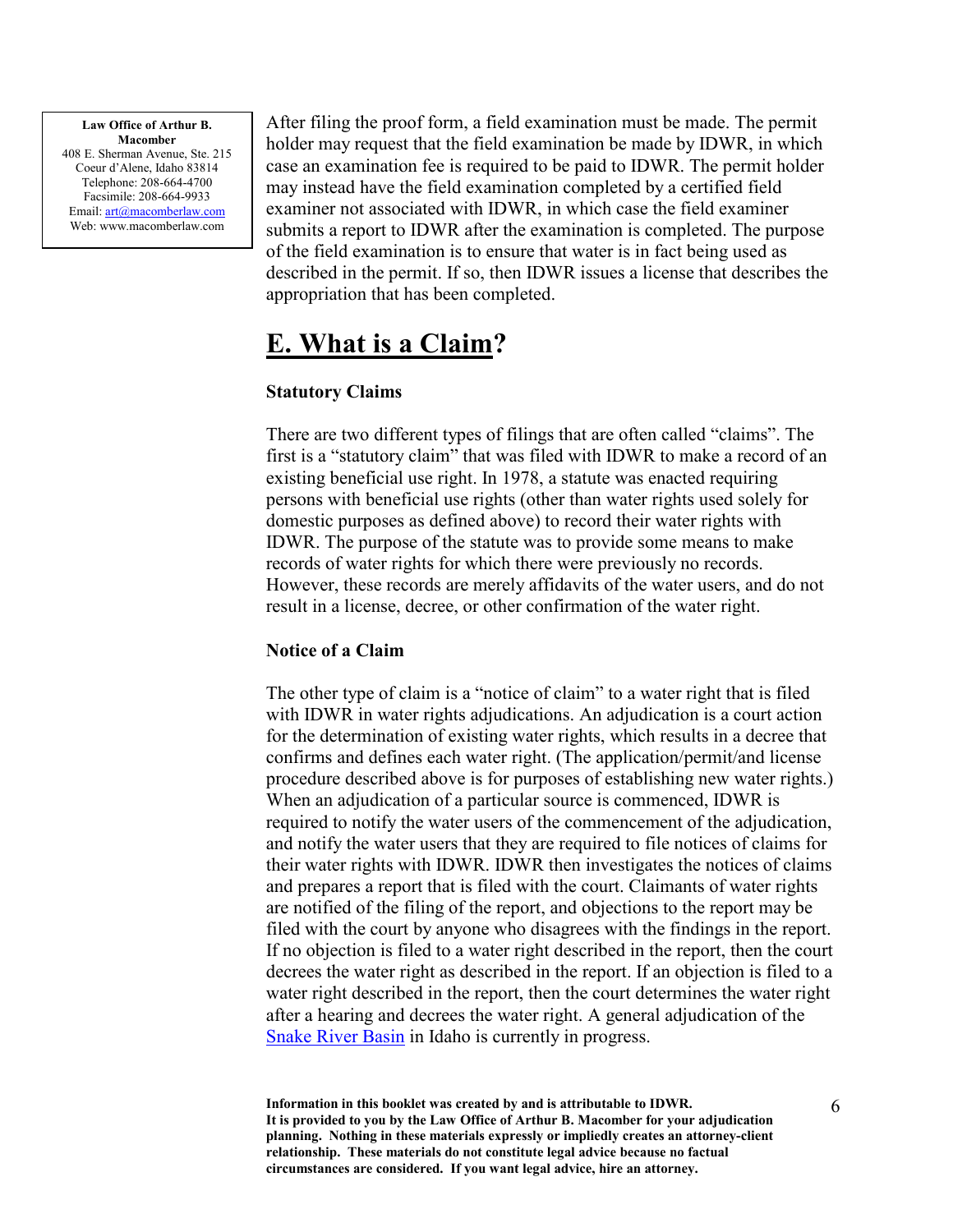### Other kinds of water "rights"

Some persons have a right to receive water that is not an "appropriation". For example, some persons have the right to receive water that is represented by shares in a ditch company. In such cases, the ditch company has the appropriation, and the water users have a right to receive water from the ditch company.

Other examples are persons who receive water from a city, an irrigation district, or a water utility company (such as United Water of Idaho). Again, the water user may have a right to receive water from the city, district, or utility, (usually contingent upon payment of a fee), but does not have an appropriation.

### F. Water-Related Districts

Districts are a critical tool used in the management of Idaho's water resources. There are various kinds of districts, each with its own purpose, organization and legislative authorization.

### Ground Water Districts

The Legislature adopted the "Ground Water District Act" in 1995 that enables ground water users to organize their own Ground Water Districts which have broader authorities than Water Measurement Districts. Ground Water Districts can perform the measurement and reporting functions required by law and levy assessments like Water Measurement Districts. Additionally, Ground Water Districts may represent their members in various water use issues and related legal matters, develop and operate mitigation and recharge plans, and perform other duties as described under Section 42-5224.

Since 1995, six separate Ground Water Districts have been organized. These districts include: the North Snake, Magic Valley, Aberdeen-American Falls, Bingham, Bonneville-Jefferson and Madison County Ground Water **Districts** 

#### Irrigation Districts

Chapter 1, Title 43 of the Idaho Code authorizes the formation of Irrigation Districts whenever 50, or a majority, of the owners of lands that can be irrigated from the same or different sources and by the same or different systems of works, want to provide for the irrigation of their land, or when for other reasons they desire to organize the proposed territory into an Irrigation District.